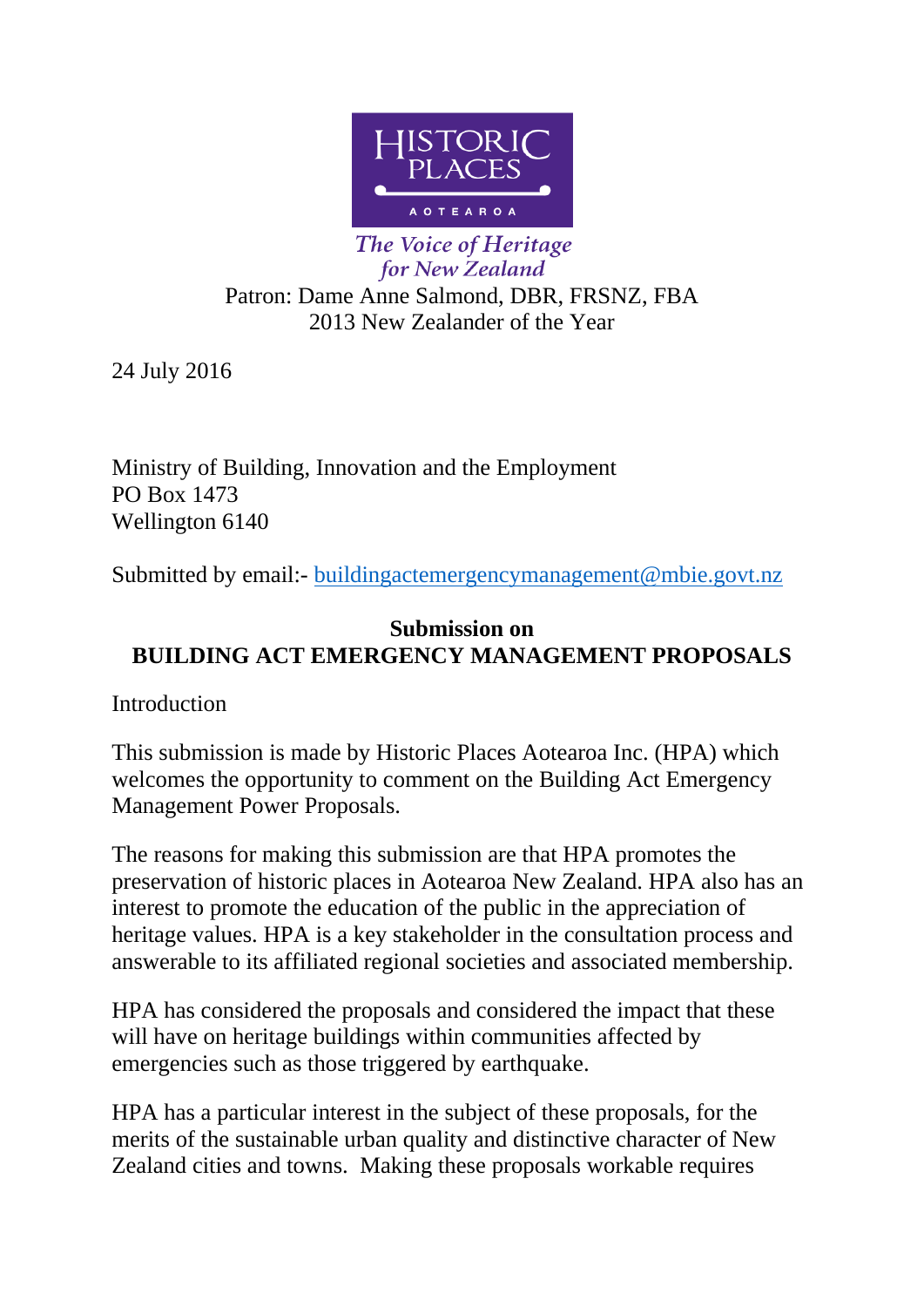appropriate resourcing, especially with people with the right quantity and level of engineering and related professional skills. There are public-good benefits which justify public investment side-by-side with the costs and benefits for private and corporate owners of heritage buildings and communities post disaster.

HPA is generally supportive of the proposals in the consultation document as they try to strike a balance between the risk to life, the built historical environment and public / private rights during the difficult periods associated with dealing with events post disaster and associated civil defence emergencies.

# **General comment**s:

For the purposes of these proposals, consideration needs to be given to acknowledging the significance of heritage listed buildings in the heritage lists of district plans, as required under the RMA, as well as those on the Heritage NZ Pohere Taonga (HNZ) National Historic Landmarks list and the HNZ category one list.

In most cities there are examples of significant heritage buildings scheduled in the local territorial authority (TA) plans that are not listed by HNZ.

These proposal do not take into account buildings which have building protection orders imposed by the Environment Court. Some of these buildings are not listed as Category 1 buildings by HNZPT. The demolition of these buildings have in the past been challenged through the courts and their protection has been enforced through the courts. .

The top tier of heritage buildings scheduled in district plans (recognising that there is no consistent terminology employed across the range of plans) should, therefore, be included along with those listed by HNZ. On its own admission, HNZ does not have the resources to list all places that might reasonably be included on its lists and it relies on scheduling in district plans to supplement its own.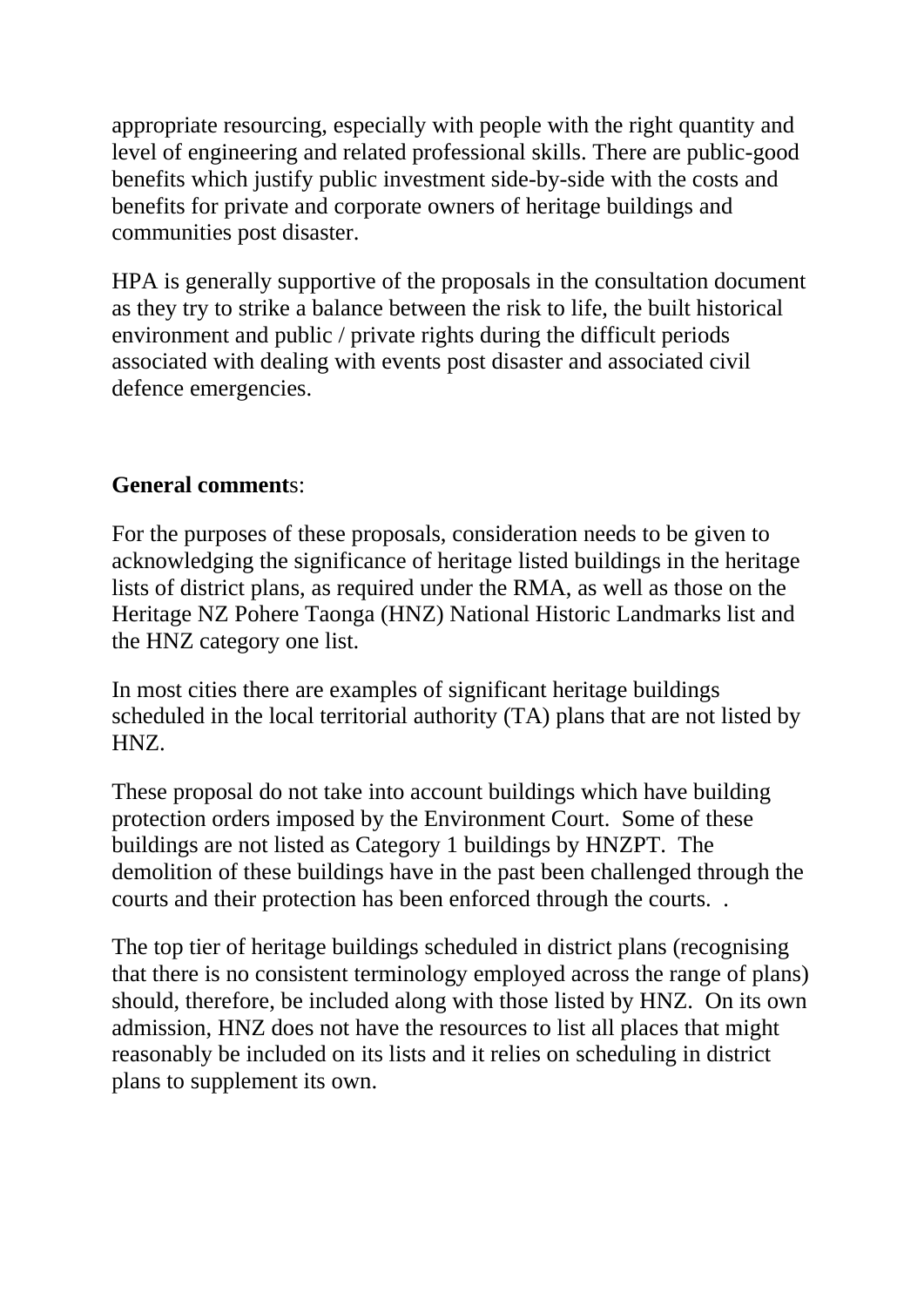It should be noted listing by HNZ does not provide any protection to the building listed under the RMA, but does require a TA to advise HNZ of any proposed building consented work. Section 39 of Building Act.

Since it is the heritage schedules maintained by TA's that have standing under the RMA process, and since these proposals are designed to set aside the RMA processes in emergency situations, it is essential that these schedules and any heritage orders are included in the proposals.

Furthermore, for small communities there may be very few, or no buildings listed as Category One on the HNZ list, but a significant number of Category Two buildings or buildings listed as significant in the TA's heritage schedules. The current proposals would provide little or no protection for scheduled heritage buildings in small cities and towns such as Wairoa, Temuka etc. However heritage buildings are a significant resource for the town and are an important part of their identity.

In the case of larger towns like Napier, Oamaru, Whanganui and Gisborne the context provided by heritage buildings of lower status is critical in supporting the unique heritage identity of the place. It is essential that the proposals recognise the importance of unified heritage areas such as these and the importance of heritage that is not of national importance but is of critical significance in the context of a smaller community. The proposals have been shaped largely in terms of the impact of a natural disaster on a major centre.

The proposals need to give consideration as to how they will impact on smaller cities and towns that are just as much at risk from the impacts of natural disasters as larger centres.

HPA would recommend that TA's and local councils should be required to prepare Civil Defence building management plans in advance. These should detail the key buildings in terms of:-

- the most important heritage buildings
- The key facilities and amenities
- Key emergency access corridors

These plans should be consulted and agreed to by the affected communities.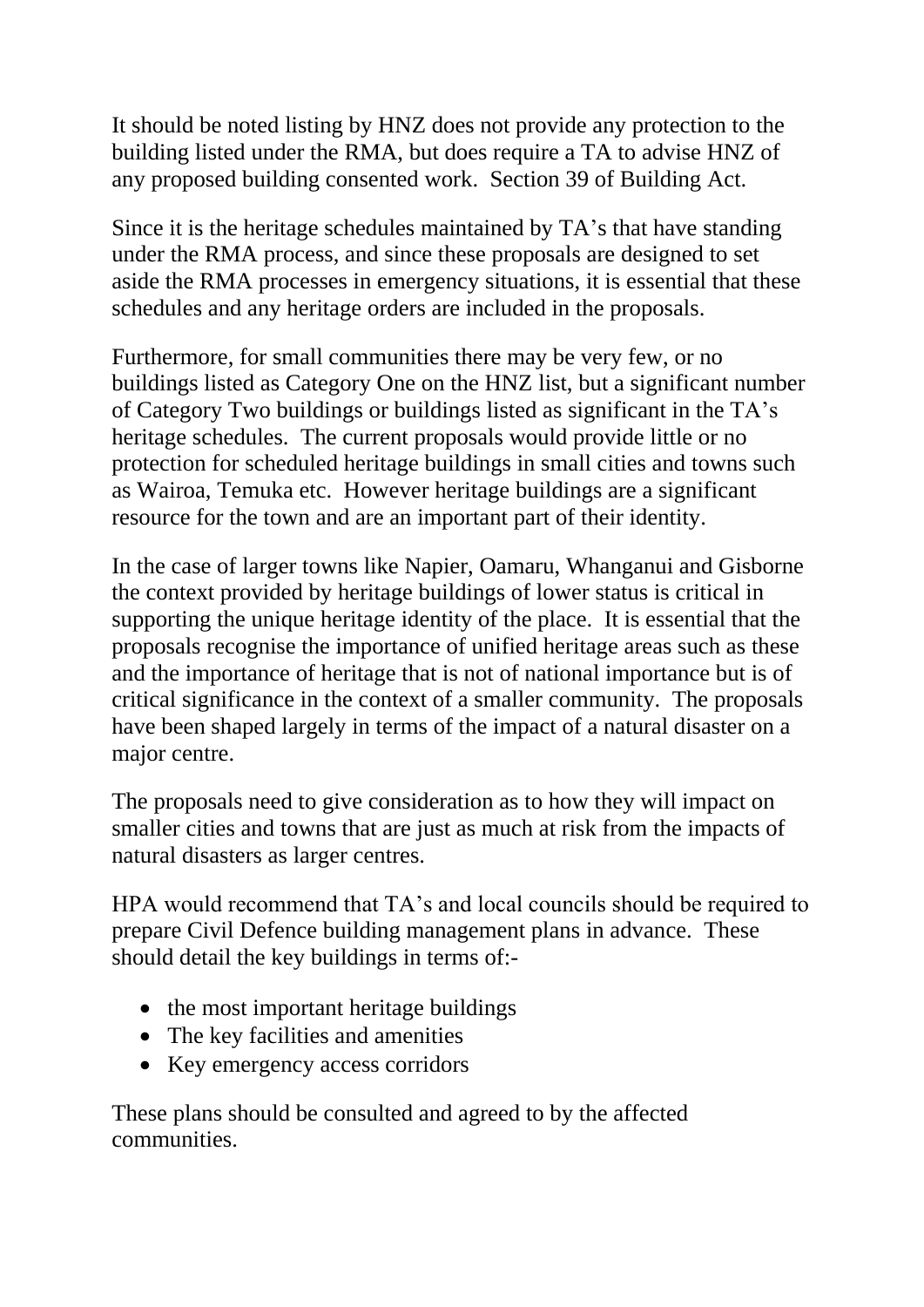# **Response to Specific Proposals**

## **Proposal 1 Response**

Q1 The list needs to be re-ordered to be consistent in its order. By placing all the structural matters together would make list easier to read. As an example - "need for shelter in residential buildings" sits between matters relating to ground conditions and structural damage. Group the considerations by type.

## Q2 & 3

We support the 1 and 3 year time frames as they would appear appropriate for both large and small cities, towns and disasters.

## Comment

We would suggest that the 28 day time frame be adjusted to be monthly on the anniversary date of the disaster or from when the Civil Defence Emergency was declared. By using a 28 day timeframe, the date will continually slip each month, which could be confusing to all involved, when they are already stressed. Keeping to a consistent date each month will make it easier to manage for all concerned.

## **Proposal 2, 3 & 4 Response**

Q7 HPA supports the use of placards as it provides a quick and simple way to manage buildings and their use post disaster.

### Comment

The use of green placards may not be sensible as it may convey the wrong message to owners and users of buildings post an earthquake. This is particularly important in unreinforced masonry buildings where the direction and the frequency of the earthquake pulse can dramatically affect the damage sustained by a building. An aftershock can therefore easily bring the building down, as happened after the first Christchurch earthquake.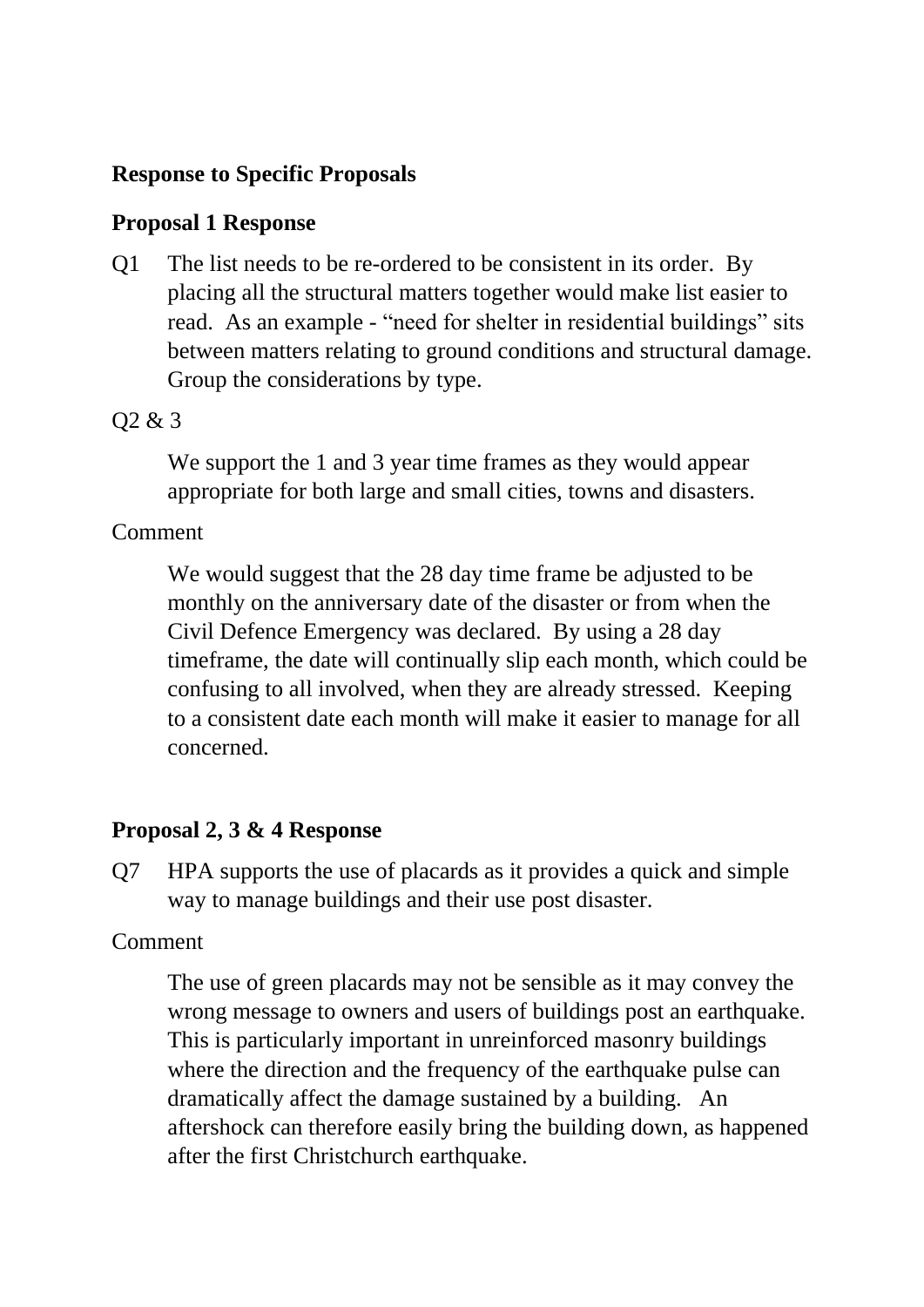# **Proposal 5 & 6 Response**

Q10 HPA does not support the wording of these proposals. The use of the word "remove" suggests only 1 option when dealing with significant and immediate dangers.

When dealing with significant and immediate dangers all options should be considered, especially when dealing with heritage buildings. This requires experience on the part of the teams assessing buildings post disaster but is possible and prudent.

In Gisborne many parts of buildings being removed, and dumped, when they could have been either secured, or instead of being dumped they could have been placed near the building to allow for them to be either reinstated at a later date or properly documented so that the replacement parts were accurate

As an example the Italians tend to look to mitigate the danger and this can include putting strapping around the building and tying the structure together, effectively putting the building into compression. This means:-

- minimal damage to the building,
- mitigation of the danger
- time for the owner to make an informed decision about the repair or removal of the building.

HPA would recommend that multi-disciplined teams of people be trained to understand, construct and manage this process. We understand that this is again something that Italy does.

If the decision making was undertaken by trained and approved experts in this field then HPA would support a TA not being requiring to obtain a resource or building consent.

Q11 HPA would support the requirement for Ministerial approval and for HNZPT to be advised when removing significant or immediate dangers, but believes that the scope of this provision should be expanded to include all heritage listed and scheduled buildings and those buildings with heritage covenants.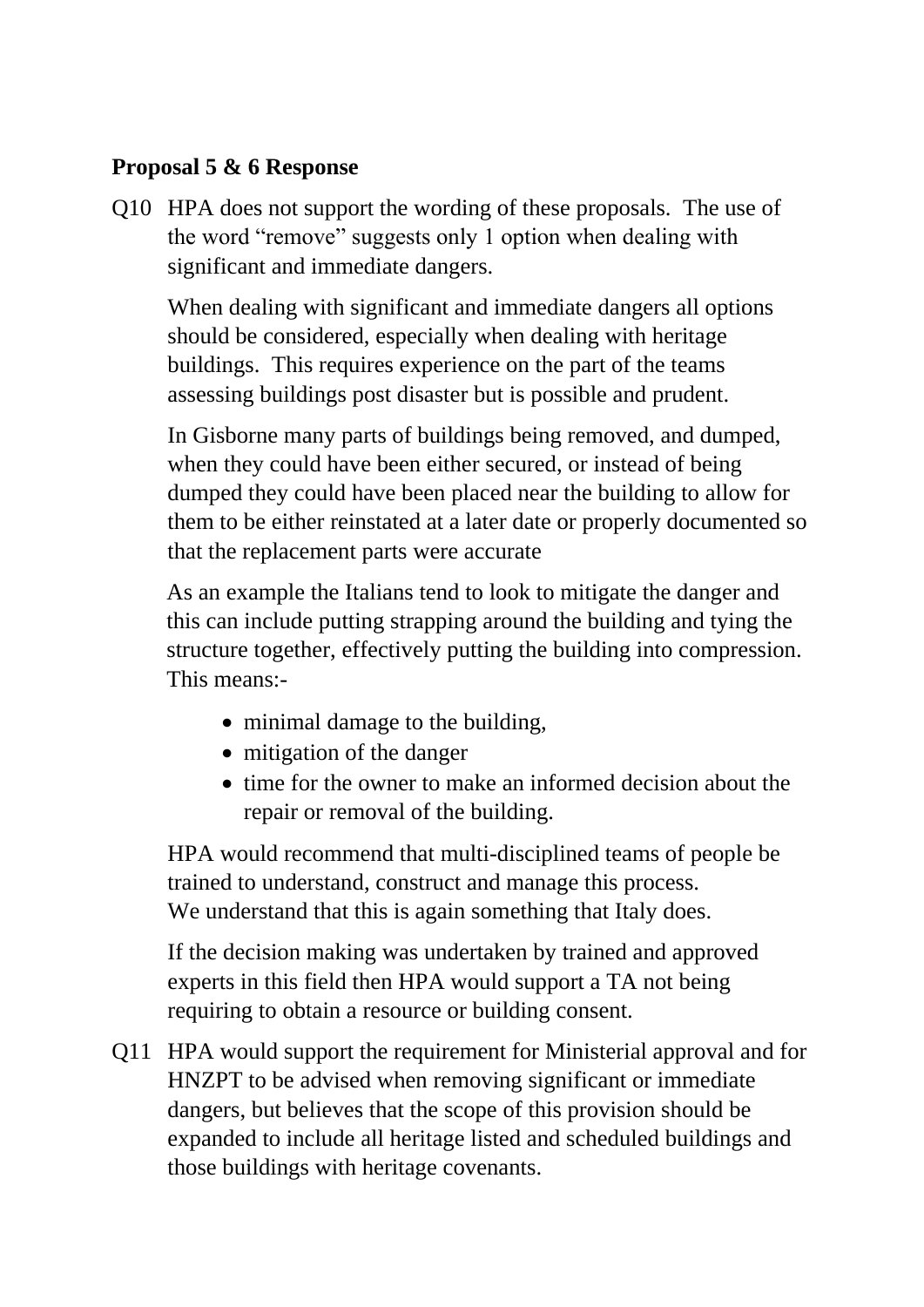Again this should be seen as a last resort when mitigation is not considered an option by trained experts.

## **Proposal 7 & 8 Response**

Q13 HPA does not support these proposals.

The recent Environment Court case relating to the historic Harcourts Building in Wellington highlighted how economic issues can be misrepresented.

Economic disruption will always happen following a disaster and due to the Civil Defence Emergency. Any economic losses due to dangers from buildings or parts thereof should be managed in a more considered manner compared to those relating to life safety or emergency vehicle access etc. The trigger with respect to this proposal should be **unreasonable** economic disruption and not just economic disruption as this is a given in the circumstances.

If the provisions as drafted were to remain then all heritage buildings, both listed and scheduled, should be included and HNZPT should be advised accordingly and their advice taken into consideration.

It would be uncommon for TA's to have any expertise in matters relating to economic disruption as it pertains to buildings and the Resource Management Act.

## **Proposal 9 Response**

Comment

HPA does not support the language used in this proposal.

As per previous comments the use of the word "remove" is too prescriptive and limits alternative ideas around mitigating dangers.

HPA also believes that unless there is an urgent need to mitigate a danger due to change in circumstances, then the resource and building consent processes should not be circumvented at least not in their entirety. It may be that a modified system of the RMA and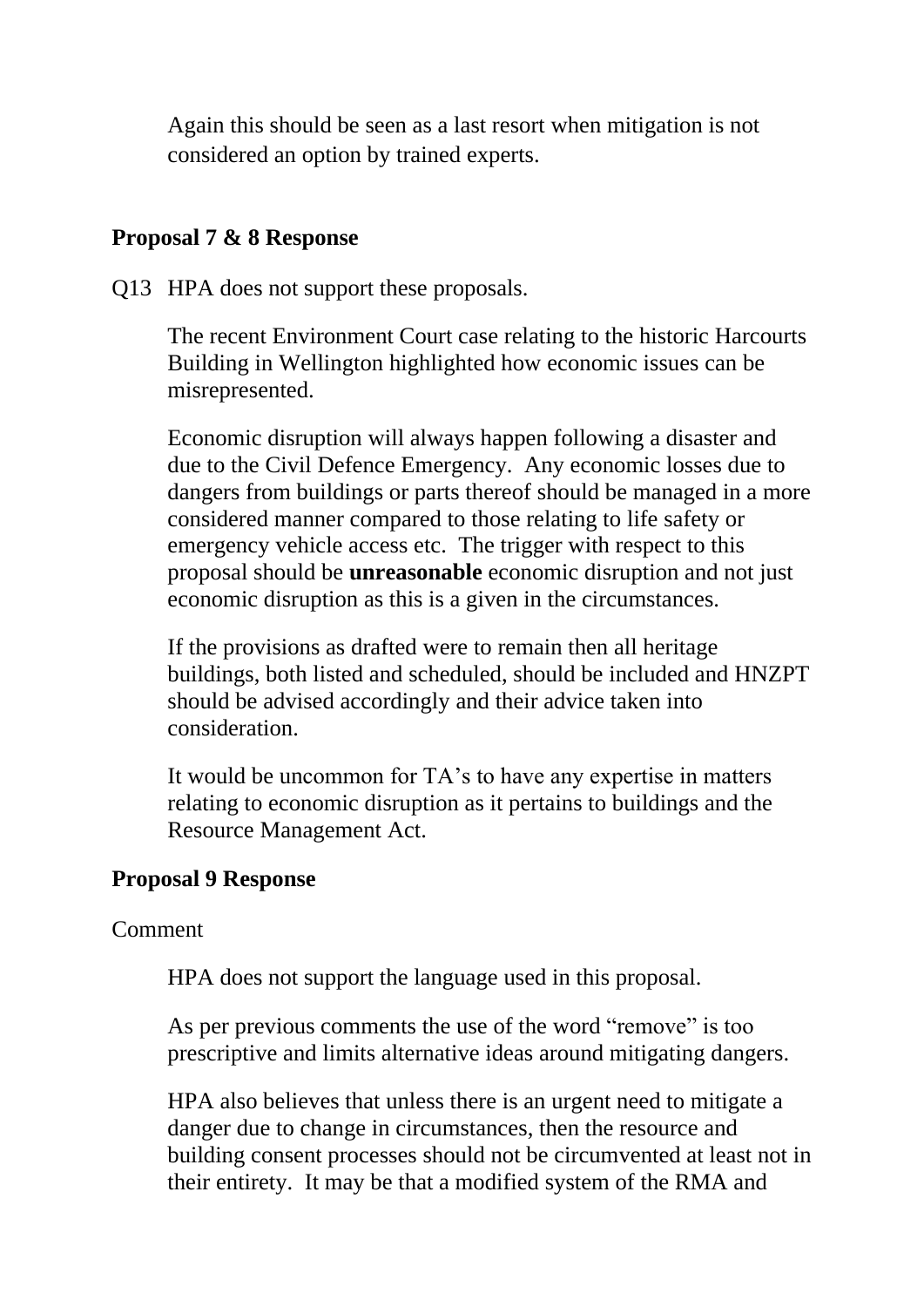Building Act processes could be utilised to expedite a decision, but still allowing for public and private interests to be taken into consideration, for example reducing the timeframes for consents, appeals etc.

Q19 The three year timeframe in most situations should be adequate under this provision, but TA's should have the ability in certain circumstances to be able to apply for an extension. As an example it took almost 5 years for all of the earthquake damaged buildings in Gisborne to be repaired following the 2007 earthquake.

### **Proposal 10 Response**

HPA supports this proposal.

### **Proposal 11 Response**

HPA supports this proposal.

## **Proposal 12 Response**

Q22 HPA generally supports this proposal, but believes TA's should be encouraged in certain circumstances to consider compensation for costs incurred, where heritage values are being conserved and where a public good is involved.

### **Proposal 13 Response**

HPA supports this proposal.